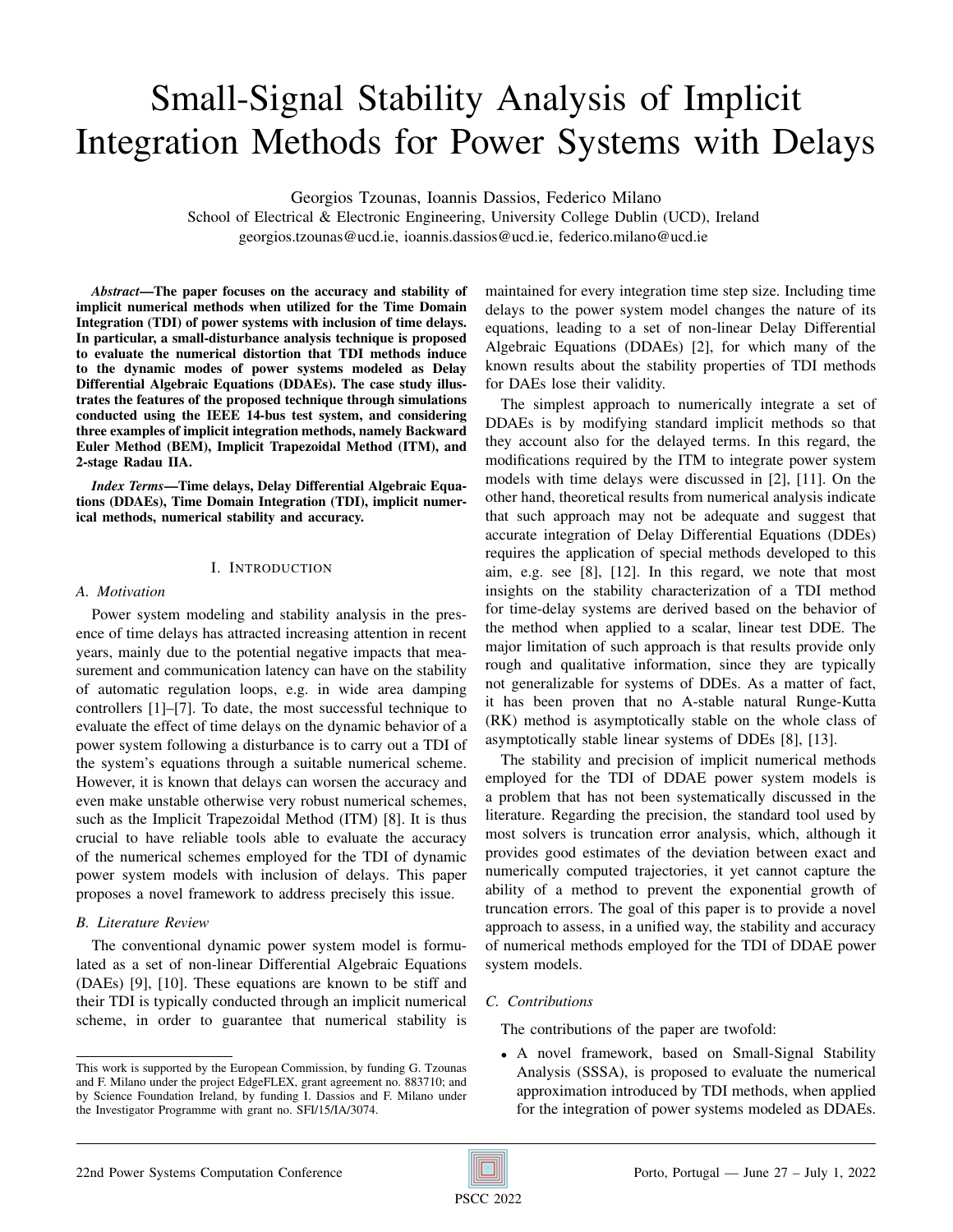• A discussion on how the presence of delays impacts the spurious oscillations and/or overdamping introduced to the dynamic modes of power systems by the Backward Euler Method (BEM), the ITM, and the 2-stage Radau IIA method. To the best of our knowledge, this is the first study that aims to systematically study and observe this numerical effect.

## *D. Organization*

The remainder of the paper is organized as follows. Section II outlines the modeling and stability analysis of power systems impacted by time delays. Section III describes the proposed approach to evaluate the accuracy and stability of TDI methods. Section IV presents a case study based on the IEEE 14-bus benchmark system that showcases important features of the proposed approach. Finally, conclusions are drawn and future work is outlined in Section V.

## II. POWER SYSTEM MODEL WITH TIME DELAYS

#### *A. DDAE Model*

The dynamic power system model is conventionally described by a set of DAEs, as follows [9]:

$$
x' = f(x, y),
$$
  
\n
$$
0_{m,1} = g(x, y),
$$
\n(1)

where  $x = x(t) \in \mathbb{R}^n$  and  $y = y(t) \in \mathbb{R}^m$  denote the state and algebraic variables, respectively;  $f : \mathbb{R}^{n+m} \to \mathbb{R}^n$ ,  $g: \mathbb{R}^{n+m} \to \mathbb{R}^m$ , are non-linear functions; and  $0_{m,1}$  denotes the  $m \times 1$  zero matrix. Discrete variables in (1) are represented implicitly, i.e., a discontinuous change in the system gives rise to a jump from (1) to a new set of equations of the same form.

Inclusion of delays in the right-hand side of (1) changes the DAEs into a set of DDAEs of retarded type, as follows [2]:

$$
x' = f(x, y, x_d, y_d),
$$
  
\n
$$
0_{m,1} = g(x, y, x_d, y_d),
$$
\n(2)

where  $\boldsymbol{x}_d \in \mathbb{R}^{n_d}$ ,  $\boldsymbol{y}_d \in \mathbb{R}^{m_d}$ , are the *delayed* or *retarded* state and algebraic variables, respectively. In compact form, (2) can be rewritten as follows:

$$
\mathbf{E}\,\mathbf{x}' = \phi(\mathbf{x}, \mathbf{x}_d)\,,\tag{3}
$$

where  $\mathbf{x} = [\boldsymbol{x}^T \ \ \boldsymbol{y}^T]^T$ ,  $\mathbf{x}_d = [\boldsymbol{x}_d^T \ \ \boldsymbol{y}_d^T]^T$ , and:

$$
\mathbf{E} = \begin{bmatrix} I_n & \mathbf{0}_{n,m} \\ \mathbf{0}_{m,n} & \mathbf{0}_{m,m} \end{bmatrix}, \phi(\mathbf{x}, \mathbf{x}_d) = \begin{bmatrix} f(x, y, x_d, y_d) \\ g(x, y, x_d, y_d) \end{bmatrix}. \quad (4)
$$

#### *B. Small-Signal Stability Analysis*

The proposed approach to assess the accuracy and stability of numerical methods for the TDI of power systems with delays, which will be described in Section III, is based on SSSA. Thus, we first introduce the reader to the SSSA of power systems with inclusion of delays. For simplicity, let assume that the delay system includes a single constant delay  $\tau > 0$ . Then, we have that  $x_d = x(t - \tau)$  and (3) becomes:

$$
\mathbf{E}\,\mathbf{x}'(t) = \phi(\mathbf{x}(t), \mathbf{x}(t-\tau))\,. \tag{5}
$$

Linearization of (5) around an equilibrium point gives:

$$
\mathbf{E}\,\tilde{\mathbf{x}}'(t) = \mathbf{A}_0\tilde{\mathbf{x}}(t) + \mathbf{A}_1\tilde{\mathbf{x}}(t-\tau)\,,\tag{6}
$$

where  $A_0$  and  $A_1$  are the Jacobian matrices associated to the delay-free and delayed variables of the system, respectively; and  $\tilde{x}$  indicates the deviation of  $x$  from the equilibrium. If the system includes multiple, say  $\nu$ , delays,  $\tau_k > 0$ ,  $k =$  $1, 2, \ldots, \nu$ , the last expression is generalized as:

$$
\mathbf{E}\,\tilde{\mathbf{x}}'(t) = \mathbf{A}_0\tilde{\mathbf{x}}(t) + \sum_{k=1}^{\nu} \mathbf{A}_k\tilde{\mathbf{x}}(t - \tau_k). \tag{7}
$$

The eigenvalues of system (7) are determined from the solution of the corresponding characteristic equation [14]:

$$
\det\left(s\mathbf{E} - \mathbf{A}_0 - \sum_{k=1}^{\nu} \mathbf{A}_k e^{-s\tau_k}\right) = 0, \tag{8}
$$

where  $s \in \mathbb{C}$ . Then, (7) is stable if and only if all finite eigenvalues have negative real parts.

The presence in (8) of the exponential function implies the existence of infinitely many roots [14]. In this paper, this problem is solved with the technique proposed in [15]. That is, (7) is transformed to an equivalent system of Partial Differential Equations (PDEs) of infinite size. Then, the PDE system is reduced to a finite dimensional problem through Chebyshev's spectral discretization. Chebyshev's discretization technique has been used for the eigenvalue analysis of delayed power system models, e.g. in systems with constant and stochastic delays affecting the stability of control loops [2], [6], [16] and has proved to show very good accuracy if a proper number of interpolation nodes is selected. A sparse version of the same technique has been recently proposed in [17].

#### III. PROPOSED APPROACH

A TDI method for power systems with time delays is a discrete-time approximation employed to solve system (3) for a defined time period and set of initial conditions. In this section, we describe the proposed approach to evaluate the amount of approximation introduced by implicit TDI methods to the representation of the dynamic modes of system (3).

## *A. Single Delay*

Assume for simplicity that the integration time step  $h$  is constant, and that the system includes a single constant delay, which is an integer multiple of the integration time step, i.e.  $\tau = ch$ , where  $c \in \mathbb{N}$ . We provide the following definition:

Definition 1. In an implicit form, a TDI method applied to system (3) can be described by a discrete-time system, as follows:

$$
\mathbf{0}_{r,1} = \boldsymbol{\eta}(\mathbf{x}_t, \mathbf{x}_{t-h}, \mathbf{x}_{t-ch}, \mathbf{x}_{t-(c+1)h}), \tag{9}
$$

where  $r = n + m$ ;  $\eta : \mathbb{R}^{4r} \to \mathbb{R}^r$  is a vector of non-linear functions; and  $\mathbf{x}_t : \mathbb{N}^* h \to \mathbb{R}^r$ .

The discrete-time system (9) covers the family of RK methods, i.e. the most important family of methods for the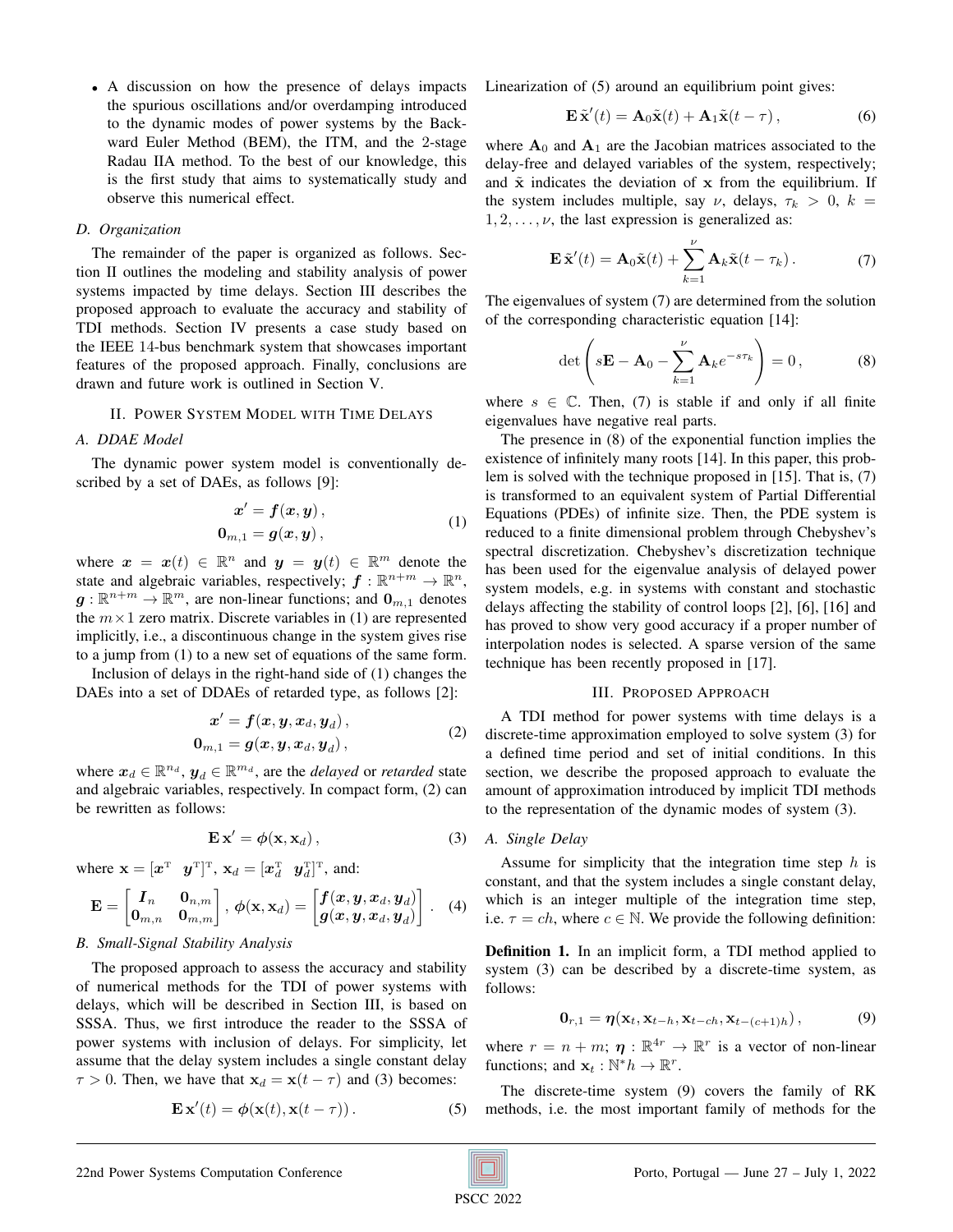integration of DDEs. In general, RK methods have been shown to be preferable to linear multi-step methods for the integration of DDEs, since they are characterized by simplicity of implementation, low computational complexity and high accuracy, e.g. see [8] and relevant references therein. Linearization of (9) gives:

$$
\mathbf{0}_{r,1} = \frac{\partial \boldsymbol{\eta}}{\partial \mathbf{x}_t} \tilde{\mathbf{x}}_t + \frac{\partial \boldsymbol{\eta}}{\partial \mathbf{x}_{t-h}} \tilde{\mathbf{x}}_{t-h} + \frac{\partial \boldsymbol{\eta}}{\partial \mathbf{x}_{t-ch}} \tilde{\mathbf{x}}_{t-ch} + \frac{\partial \boldsymbol{\eta}}{\partial \mathbf{x}_{t-(c+1)h}} \tilde{\mathbf{x}}_{t-(c+1)h}.
$$
\n(10)

The linearized method can be rewritten as follows:

$$
\mathbf{0}_{r,1} = \mathbf{C}_0 \tilde{\mathbf{x}}_t + \mathbf{C}_1 \tilde{\mathbf{x}}_{t-h} + \mathbf{C}_c \tilde{\mathbf{x}}_{t-ch} + \mathbf{C}_{c+1} \tilde{\mathbf{x}}_{t-(c+1)h} , \quad (11)
$$

where  $C_i$  are, in general, matrix functions of h, E,  $A_0$ ,  $A_1$ . We arrive at the following proposition.

Proposition 1. The stability of (11) can be assessed by studying the stability of the following linear discrete-time system:

$$
\mathbf{F}\,\mathbf{y}_t = \mathbf{G}\,\mathbf{y}_{t-h} \,,\tag{12}
$$

where:

$$
\mathbf{F} = \begin{bmatrix} \mathbf{I}_{cr} & \mathbf{0}_{cr,r} \\ \mathbf{0}_{r,cr} & \mathbf{C}_0 \end{bmatrix}, \, \mathbf{G} = \begin{bmatrix} \mathbf{0}_{cr,r} & \mathbf{I}_{cr} \\ -\mathbf{C}_{c+1} & -\mathbf{C}^{\dagger} \end{bmatrix},\qquad(13)
$$

$$
\mathbf{C}^{\dagger} = \begin{bmatrix} \mathbf{C}_c & \mathbf{0}_{r,r} & \dots & \mathbf{0}_{r,r} & \mathbf{C}_1 \end{bmatrix},\tag{14}
$$

with  $\mathbf{C}^{\dagger}$  having dimensions  $r \times cr$ .

The proof of Proposition 1 is provided in the Appendix. Then, the stability of (12) can be studied by finding its eigenvalues, which are the roots of the characteristic equation:

$$
\det(\hat{z}\mathbf{F} - \mathbf{G}) = 0, \qquad (15)
$$

where  $\hat{z} \in \mathbb{C}$ . In particular, (12) is asymptotically stable if and only if all finite eigenvalues have magnitude less than one.

#### *B. Multiple Delays*

Let the system include multiple, say  $\nu$ , delays. If  $\tau_1 < \tau_2 <$  $\cdots < \tau_{\nu}$ , then (11) takes the more general form:

$$
0_{r,1} = C_0 \tilde{\mathbf{x}}_t + C_1 \tilde{\mathbf{x}}_{t-h} + C_{c_1} \tilde{\mathbf{x}}_{t-c_1h} + C_{c_1+1} \tilde{\mathbf{x}}_{t-(c_1+1)h} + \ldots + C_{c_\nu} \tilde{\mathbf{x}}_{t-c_\nu h} + C_{c_\nu+1} \tilde{\mathbf{x}}_{t-(c_\nu+1)h},
$$
 (16)

where we have substituted  $\tau_k = c_k h$ ,  $c_1 < c_2 < \cdots < c_{\nu}$ ;  $C_i$  are, in general, matrix functions of h, E,  $A_0$ ,  $A_k$ . Then, Proposition 1 can be generalized as follows.

Proposition 2. The stability of (16) can be assessed by studying the stability of a linear discrete-time system in the form of (12), where:

$$
\mathbf{F} = \begin{bmatrix} \mathbf{I}_{c_{\nu}r} & \mathbf{0}_{c_{\nu}r,r} \\ \mathbf{0}_{r,c_{\nu}r} & \mathbf{C}_0 \end{bmatrix}, \, \mathbf{G} = \begin{bmatrix} \mathbf{0}_{c_{\nu}r,r} & \mathbf{I}_{c_{\nu}r} \\ -\mathbf{C}_{c_{\nu}+1} & -\mathbf{C}^{\dagger} \end{bmatrix},\qquad(17)
$$

$$
\mathbf{C}^{\dagger} = \begin{bmatrix} \mathbf{C}_{c_{\nu}} & \mathbf{0}_{r,r} & \dots & \mathbf{C}_{c_1} & \dots & \mathbf{0}_{r,r} & \mathbf{C}_1 \end{bmatrix}, \qquad (18)
$$

with  $\mathbf{C}^{\dagger}$  having dimensions  $r \times c_{\nu}r$ .

The proof of Proposition 2 is provided in the Appendix.

## *C. Eigenvalue Mapping and Validity of SSSA*

In both single-delay and multiple-delay cases, the eigenvalues of system  $(12)$  represent, in the  $Z$ -plane, the numerically distorted by the TDI method dynamic modes of system (3). Let  $\hat{z}_k$  be the eigenvalue of (12) that approximates the k-th mode of the DDAE power system model. The latter is represented by the eigenvalue  $s_k = \alpha + \iota \beta$ , which is a root of the characteristic equation (7). Then, the actual and distorted modes  $s_k$ ,  $\hat{z}_k$ , can become directly comparable by mapping the one to the domain of the other. Mapping  $\hat{z}_k$  from the Z to the S plane, we have:

$$
\hat{s}_k = \frac{1}{h} \log(\hat{z}_k) = \hat{\alpha} + j\hat{\beta}, \qquad (19)
$$

where  $log(·)$  denotes the complex logarithm. Then, the numerical distortion caused to the  $k$ -th mode by the TDI method is:

$$
d_{s,k} = \hat{s}_k - s_k, \qquad (20)
$$

while the distortion caused to the damping of this mode is:

$$
d_{\zeta,k} = \hat{\zeta}_k - \zeta_k, \qquad (21)
$$

where  $\zeta_k = -\alpha/(\alpha^2 + \beta^2)$ . Positive values of  $d_{\zeta,k}$  in (21) indicate that the mode is overdamped, whereas negative values indicate that the mode is underdamped.

Equations (20) and (21) are based on SSSA and thus they are in principle valid only at a steady state solution of the system. Around the steady state solution, these equations are accurate measures of the distortion of the system's modes given  $h$ , or vice versa, can be employed to determine the value of h required to achieve a required level of precision. These measures are also good estimates of the approximation introduced by TDI methods under varying operating conditions, owing first, to that the structure of the dynamic modes and the stiffness of a power system model are features that do not alter dramatically by changing the operating point, and second, that TDI methods maintain certain qualitative properties, e.g. numerical stability properties, when applied to different systems of the same class. This suggests that, for a given network, the proposed analysis does not need to be repeated often and, possibly, can be done only once. Similar considerations that support the statement above are given, e.g., in [18]–[20].

#### *D. Examples*

In this section we consider three examples of implicit RK methods applied for the TDI of (3), namely the BEM, the ITM, and the 2-stage Radau IIA. The same methods are then utilized in the simulations of Section IV. The goal here is to show how the linearized version of each method can be formulated so that Proposition 2 can be readily applied. For generality, we assume that the system includes  $\nu$  delays. The single delay case can be retrieved by substituting  $\nu = 1$ .

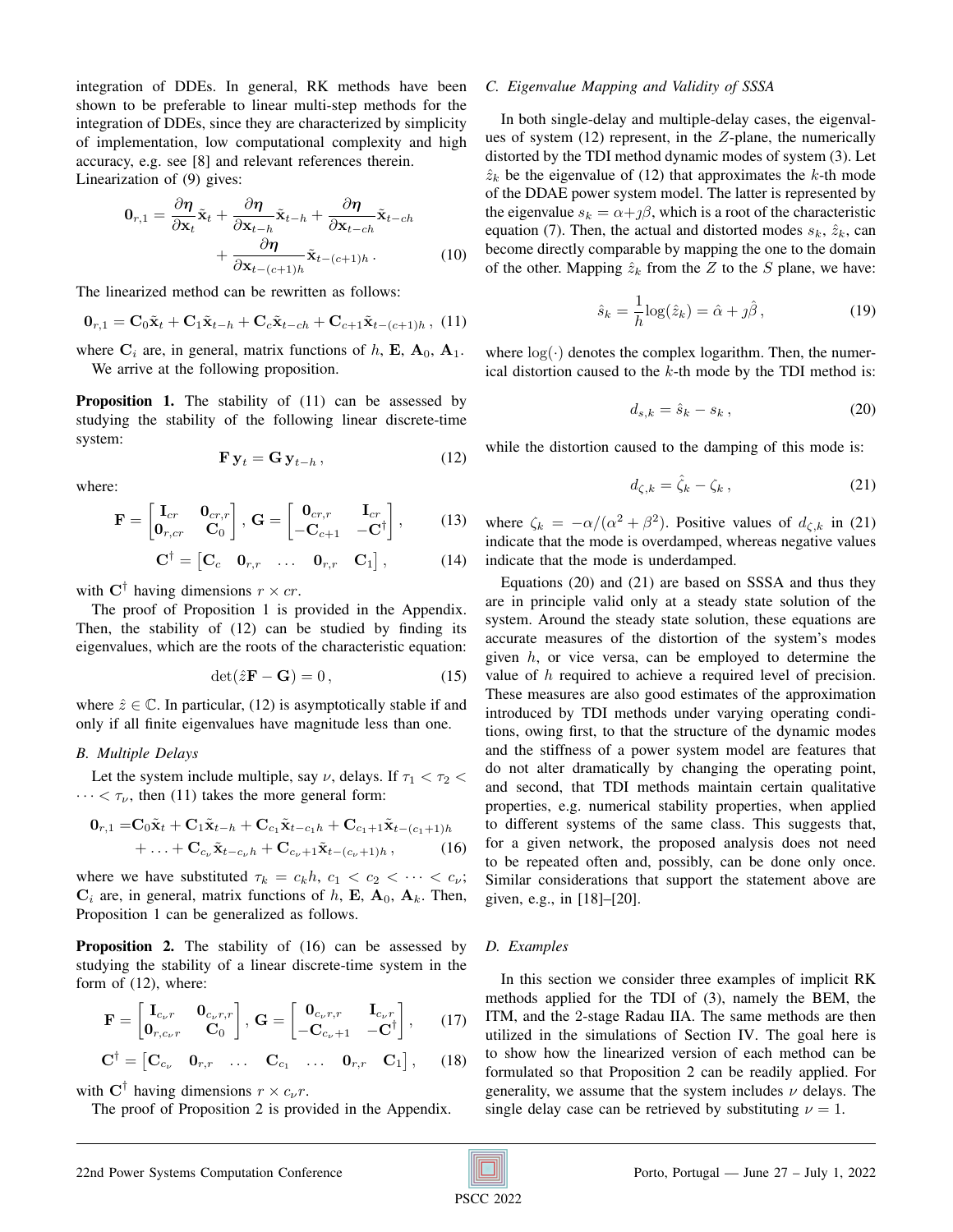*Backward Euler Method:* The Butcher tableau [21] of the Solving (31) for  $u_{t-h+h/3}$  and substituting in (32) yields: BEM is:

$$
\begin{array}{c|c}\n1 & 1 \\
\hline\n1 & \\
\end{array}
$$
\n(22)

Applied for the TDI of (3), the method takes the form:

$$
\mathbf{Ex}_t = \mathbf{Ex}_{t-h} + h\boldsymbol{\phi}(\mathbf{x}_t, \mathbf{x}_{t-c_1h}, \mathbf{x}_{t-c_2h}, \dots, \mathbf{x}_{t-c_\nu h}).
$$
\n(23)

Linearization of (23) gives:

$$
\mathbf{E}\tilde{\mathbf{x}}_t = \mathbf{E}\tilde{\mathbf{x}}_{t-h} + h\mathbf{A}_0\tilde{\mathbf{x}}_t + h\sum_{k=1}^{\nu} \mathbf{A}_k\tilde{\mathbf{x}}_{t-c_kh},
$$
 (24)

or equivalently:

$$
\mathbf{0}_{r,1} = (\mathbf{E} - h\mathbf{A}_0)\tilde{\mathbf{x}}_t - \mathbf{E}\tilde{\mathbf{x}}_{t-h} - h\sum_{k=1}^{\nu} \mathbf{A}_k \tilde{\mathbf{x}}_{t-c_kh}.
$$
 (25)

The last system is in the form of (11), where:

$$
\mathbf{C}_0 = \mathbf{E} - h\mathbf{A}_0, \quad \mathbf{C}_1 = -\mathbf{E},
$$
  
\n
$$
\mathbf{C}_{c_k} = -h\mathbf{A}_k, \quad \mathbf{C}_{c_k+1} = \mathbf{0}_{r,r}.
$$
 (26)

Note that including the delayed Jacobians  $A_k$  in (24) is necessary to capture the delay effects on the system. This should not be confused with the structure of the Jacobian used in the iterative solution of each point of the integration, e.g. in Newton's method, where delays can be viewed as known constants and thus omitted, see [2].

*Implicit Trapezoidal Method:* The Butcher tableau of the ITM is:  $\sim$  0  $\sim$ 

$$
\begin{array}{c|cc}\n0 & 0 & 0 \\
1 & 0.5 & 0.5 \\
\hline\n0.5 & 0.5\n\end{array}
$$
\n(27)

Applying the method for the TDI of (3) and linearizing, gives:

$$
\mathbf{E}\tilde{\mathbf{x}}_t = \mathbf{E}\tilde{\mathbf{x}}_{t-h} + 0.5h\mathbf{A}_0(\tilde{\mathbf{x}}_{t-h} + \tilde{\mathbf{x}}_t) + 0.5h\sum_{k=1}^{\nu} \mathbf{A}_k(\tilde{\mathbf{x}}_{t-(c_k+1)h} + \tilde{\mathbf{x}}_{t-c_kh}).
$$
 (28)

System (28) can be written in the form of (11), where:

$$
\mathbf{C}_0 = \mathbf{E} - 0.5h\mathbf{A}_0, \ \mathbf{C}_1 = -\mathbf{E} - 0.5h\mathbf{A}_0, \n\mathbf{C}_{c_k} = \mathbf{C}_{c_k+1} = -0.5h\mathbf{A}_k.
$$
\n(29)

2*-Stage Radau IIA:* The Butcher tableau of the 2-stage Radau IIA method is:

$$
\begin{array}{c|cc}\n1/3 & 5/12 & -1/12 \\
\hline\n1 & 3/4 & 1/4 \\
\hline\n & 3/4 & 1/4\n\end{array} (30)
$$

Applying the method for the TDI of (3) and linearizing, gives:

$$
\mathbf{E}\mathbf{u}_{t-h+h/3} = \mathbf{E}\tilde{\mathbf{x}}_{t-h} + \frac{h}{12}\mathbf{A}_0 \left(5\mathbf{u}_{t-h+h/3} - \tilde{\mathbf{x}}_t\right) \tag{31}
$$
\n
$$
+ \frac{h}{12} \sum_{k=1}^{\nu} \mathbf{A}_k \left(5\tilde{\mathbf{x}}_{t-(c_k+1)h} - \tilde{\mathbf{x}}_{t-c_kh}\right),
$$

$$
\mathbf{E}\tilde{\mathbf{x}}_t = \mathbf{E}\tilde{\mathbf{x}}_{t-h} + \frac{h}{4}\mathbf{A}_0 \left(3\mathbf{u}_{t-h+h/3} + \tilde{\mathbf{x}}_t\right) \tag{32}
$$

$$
+\frac{h}{4}\sum_{k=1}^{\nu}\mathbf{A}_k(3\tilde{\mathbf{x}}_{t-(c_k+1)h}+\tilde{\mathbf{x}}_{t-c_kh}).
$$
 (33)

$$
(\mathbf{E} - \frac{h}{4}\mathbf{A}_0)\tilde{\mathbf{x}}_t = \left(\mathbf{E} + \frac{3h}{4}\mathbf{A}_0\mathbf{M}\mathbf{E}\right)\tilde{\mathbf{x}}_{t-h} - \frac{h^2}{16}\mathbf{A}_0\mathbf{M}\mathbf{A}_0\tilde{\mathbf{x}}_t + \frac{h}{4}\sum_{k=1}^{\nu}\left(\mathbf{A}_k - \frac{h}{4}\mathbf{A}_k\mathbf{M}\mathbf{A}_k\right)\tilde{\mathbf{x}}_{t-c_kh} + \frac{3h}{4}\sum_{k=1}^{\nu}\mathbf{A}_k\mathbf{M}\mathbf{E}\tilde{\mathbf{x}}_{t-(c_k+1)h},
$$
(34)

where  $\mathbf{M} = (\mathbf{E} - \frac{5h}{12} \mathbf{A}_0)^{-1}$ . System (34) can be rewritten in the form of (11), where:

$$
\mathbf{C}_0 = \mathbf{E} - \frac{h}{4}\mathbf{A}_0 + \frac{h^2}{16}\mathbf{A}_0 \mathbf{M} \mathbf{A}_0,
$$
  
\n
$$
\mathbf{C}_1 = -\mathbf{E} - \frac{3h}{4}\mathbf{A}_0 \mathbf{M} \mathbf{E},
$$
  
\n
$$
\mathbf{C}_{c_k} = -\frac{h}{4}\mathbf{A}_k + \frac{h^2}{16}\mathbf{A}_k \mathbf{M} \mathbf{A}_k,
$$
  
\n
$$
\mathbf{C}_{c_k+1} = -\frac{3h}{4}\mathbf{A}_k \mathbf{M} \mathbf{E}.
$$
 (35)

#### IV. CASE STUDY

This section presents simulation results based on the IEEE 14-bus system. The system consists of 14 buses, 5 synchronous machines equipped with Automatic Voltage Regulators (AVRs), 12 transmission lines, 4 transformers, and 12 loads. Moreover, the machine connected to bus 1 is equipped with a Power System Stabilizer (PSS). The DAE system model has in total 52 state and 92 algebraic variables. The full static and dynamic data are taken from [10] and the gain of the AVR of the machine at bus 1 is reduced by 2.5 times compared to these data, a modification that secures for the system an adequate delay margin to facilitate a full comparison among the examined TDI methods for both small and large delay and time step sizes. Simulations in this section are executed using Dome [22] and eigenvalues are computed with LAPACK [23].

Let us consider first the system without any delay. The eigenvalue analysis shows that the system is stable and that the most poorly damped mode is the complex pair  $-0.976 \pm \textit{15}.970$ . Hereafter we will refer to this mode as Mode 1. Figure 1 shows, for different integration time step sizes, how the dynamic modes of the DAE power system model are approximated by the three TDI methods discussed in Section III-D. The plots are drawn by first solving for each method equation (8) and then mapping the computed roots to the S-plane according to (19), so that they are directly comparable to the eigenvalues of the DAE system, i.e. the roots of (8), where, for the delay-free case, one has  $A_k = 0_{r,r}$ .

Results indicate that the BEM overdamps the system's dynamics (see Fig. 1a), which is as expected, since the method is known to be hyperstable, see also the relevant discussion in [20]. Moreover, the ITM, while being very accurate for time steps in the order of  $10^{-2}$  s, it introduces underdamped oscillations when employed with large time steps (see Fig. 1b). Finally, under the same time step, the most accurate among the examined methods is the 2-stage Radau IIA method.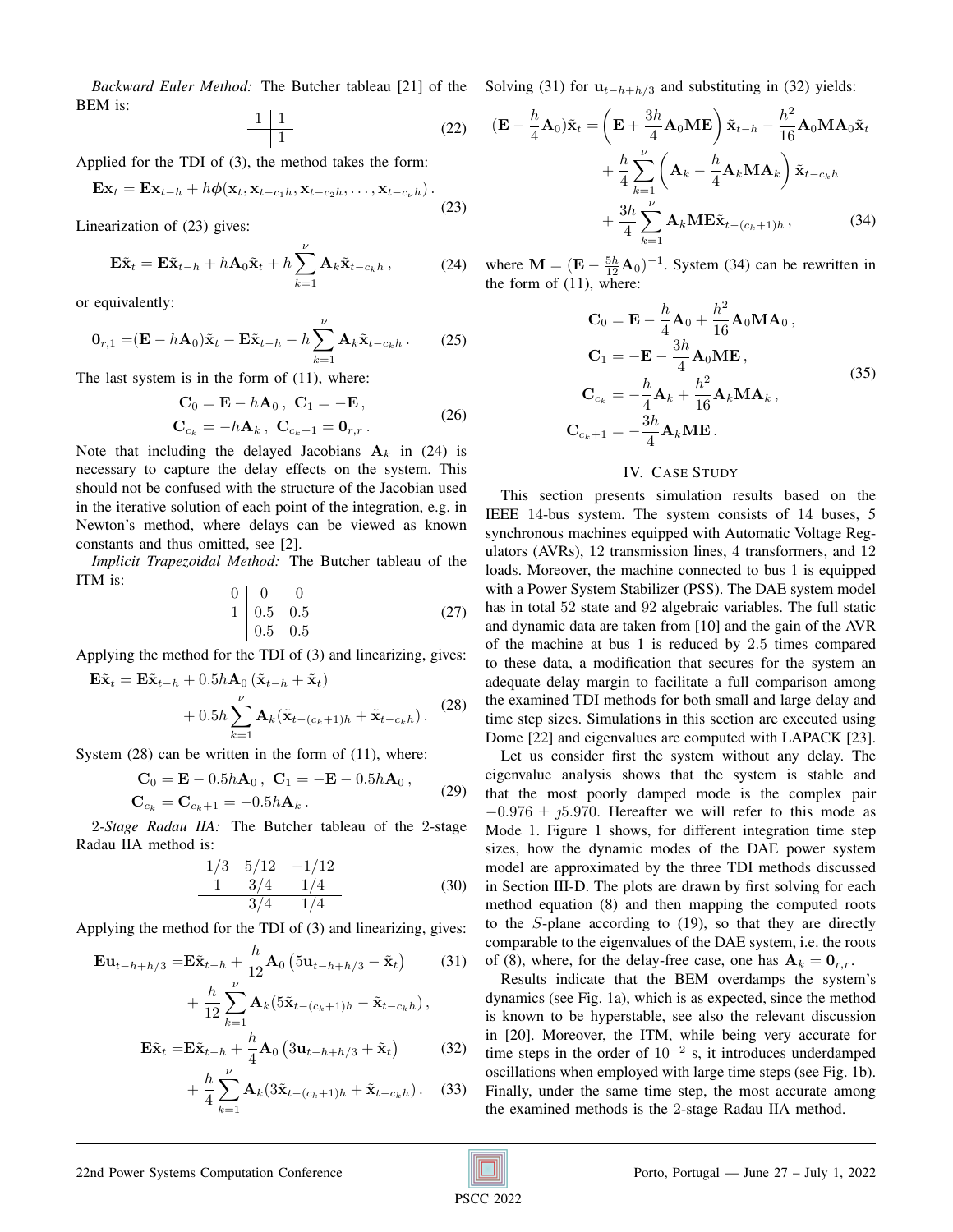

Fig. 1: Delay-free system: Eigenvalue analysis of TDI methods.

We now introduce a delay. With this aim, we assume that the input signal of the PSS connected to the machine at bus 1 is impacted by a constant delay  $\tau$ . By varying the delay magnitude and repeating the eigenvalue analysis we find that the delay margin of the system is 0.39 s. In fact, for  $\tau = 0.4$  s, the system has one unstable mode  $0.007 \pm 0.7498$ , which is thus the most critical for the delay-dependent stability of the system. Hereafter we will refer to this mode as Mode 2.

Note that, in the delay-free system, Mode 2 is represented by the complex pair  $-2.719 \pm \iota/8.898$ . The eigenvalues of the DDAE system are determined considering Chebyshev's discretization technique (see also Section II-B) with 8 nodes, which is a choice that provides a good compromise between precision and computational burden.

most accurate among the examined methods. For the ITM, the rightmost mode, i.e. Mode 2, shows a slight overdamping of  $d_{\zeta} = 0.298$  % in Fig 2b. The magnitude of the overdamping *per se* in this case is small, yet, interestingly, the response of the method is in the opposite direction from what one would expect, that would be, similar to the delay-free case, all modes to be more or less underdamped.

In both cases illustrated in Fig. 2, the BEM overdamps the system's oscillations. This property of the BEM is well known. On the other hand, what is of interest in this work and not well known is how the numerical approximation is impacted due to the presence of the delay. To this aim, we carry out a number of simulations considering a varying delay magnitude and a constant time step, and we compute for each scenario and method the numerical and damping distortion according to (20) and (21). Results are presented for Mode 1 and Mode 2.

10  $\bigoplus$  $\times$  $\times$ Imaginary part 5  $\sqrt{2}$ −5 O DDAEs  $+1$ TM  $\times$ BEM $\times$  $\mathbf{\hat{x}}$ RadIIA −10  $\times$  $\bigoplus$ −6 −5 −4 −3 −2 −1 0 Real part (a)  $h = 0.01$  s,  $\tau = 0.05$  s.  $\circledcirc_{\circledast}$ ക 10  $\ddot{\mathrm{t}}$  $\times$ ধ্যি Imaginary part 5  $0$   $\leftarrow$  $\times$ −5  $\times\times\times$  $\bigcirc$  DDAEs  $+$ ITM  $\times$ BEM  $\star$  RadIIA  $-10$ € −6 −5 −4 −3 −2 −1 0 Real part (b)  $h = 0.1$  s,  $\tau = 0.3$  s.

Fig. 2: DDAE system: Eigenvalue analysis of TDI methods.

Figure 2 shows two examples of how the dynamic modes of the DDAE system are distorted by the TDI methods. Figure 2a considers  $h = 0.01$  s and  $\tau = 0.05$  s. In this case, both ITM and Radau IIA accurately capture the system's dynamics. Figure 2b considers larger time step and delay values, i.e.  $h =$ 0.1 s and  $\tau = 0.3$  s, in which case the Radau IIA is the

Figures 3 and 4 show how the three TDI methods considered distort Mode 1 and Mode 2, respectively, for  $h = 0.03$  s and as the delay magnitude varies. For the sake of comparison,



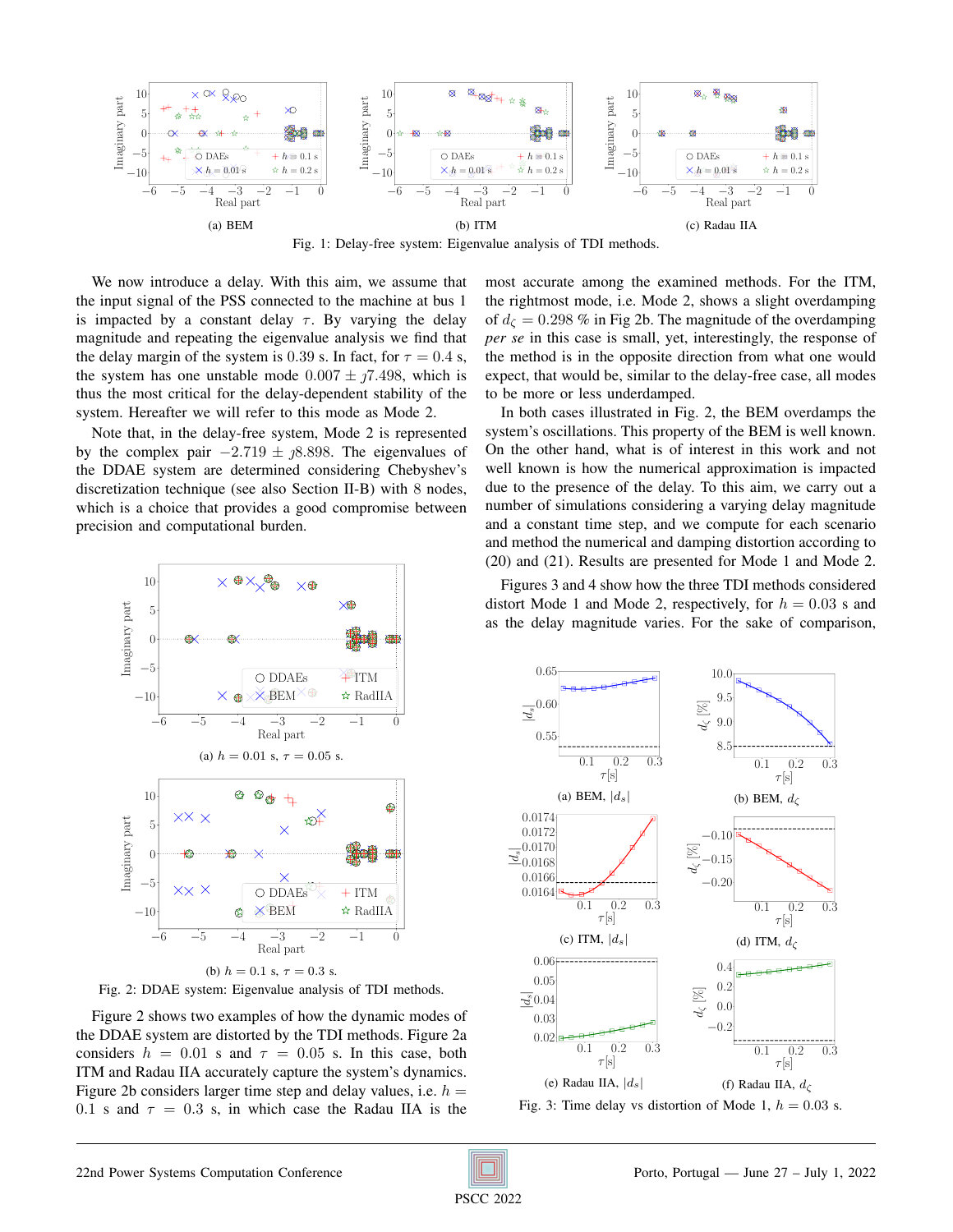TABLE I: Numerical distortion of Mode 1,  $h = 0.1$  s.

|                                                        |                              | <b>BEM</b>  |                       | <b>ITM</b>  |                       | Radau IIA   |                       |
|--------------------------------------------------------|------------------------------|-------------|-----------------------|-------------|-----------------------|-------------|-----------------------|
| $\tau$ [s]                                             | <b>Actual Mode</b>           | $ d_s $ [%] | $d_{\mathcal{C}}$ [%] | $ d_s $ [%] | $d_{\mathcal{C}}$ [%] | $ d_s $ [%] | $d_{\mathcal{C}}$ [%] |
| $\overline{\phantom{a}}$                               | $-0.976 \pm 1.070$           | 1.594       | 24.681                | 0.175       | $-0.892$              | 0.018       | 0.231                 |
| 0.1                                                    | $-1.308 \pm 1.583$           | 1.784       | 26.479                | 0.174       | $-1.318$              | 0.085       | 1.382                 |
| 0.2                                                    | $-1.685 \pm 1.5801$          | 1.760       | 24.472                | 0.179       | $-1.800$              | 0.093       | 1.472                 |
| 0.3                                                    | $-2.117 \pm 1.687$           | 1.736       | 21.853                | 0.188       | $-2.311$              | 0.103       | 1.580                 |
| 0.4                                                    | $-2.601 \pm 1.497$           | 1.694       | 18.372                | 0.197       | $-2.752$              | 0.116       | 1.712                 |
| TABLE II: Numerical distortion of Mode 2, $h = 0.1$ s. |                              |             |                       |             |                       |             |                       |
|                                                        |                              | BEM         |                       | <b>ITM</b>  |                       | Radau IIA   |                       |
| $\tau$ [s]                                             | Actual Mode                  | $ d_s $ [%] | $d_{\mathcal{C}}$ [%] | $ d_s $ [%] | $d_{\zeta}$ [%]       | $ d_s $ [%] | $d_{\mathcal{C}}$ [%] |
|                                                        | $-2.719 \pm \textit{18.898}$ | 3.259       | 29.223                | 0.605       | $-3.349$              | 0.091       | 0.433                 |
| 0.1                                                    | $-1.441 \pm \eta$ 9.276      | 2.606       | 25.388                | 0.587       | $-1.090$              | 0.251       | $-1.373$              |
| 0.2                                                    | $-0.545 \pm 18.681$          | 2.314       | 25.396                | 0.427       | 0.090                 | 0.186       | $-0.196$              |
| 0.3                                                    | $-0.145 \pm \textit{18}.031$ | 2.013       | 24.195                | 0.318       | 0.298                 | 0.137       | 0.270                 |
|                                                        |                              |             |                       |             |                       |             |                       |

we have included in each plot a horizontal line indicating the amount of distortion introduced by each method for the same time step size in the delay-free case. Results show that the same method does not necessarily have the same effect on different modes of the system. For example, the accuracy of the BEM is better in the delayed than in the delay-free system in capturing Mode 2, but worse in capturing Mode 1. To give another example, the accuracy of the Radau IIA is better in the delayed than in the delay-free system in capturing Mode 1 for all delays considered, however, for Mode 2 the method is more accurate in the delayed system only for delays larger than 0.15 s. A general conclusion arising from these figures is that, although both ITM and Radau IIA are very accurate for all delays considered, the ITM follows slightly more closely both modes, both in terms of numerical and damping distortion.

We consider a larger time step, i.e.  $h = 0.1$  s. The distortion of Mode 1 and Mode 2 by the examined TDI methods in this case is presented in Tables I and II. In this case, the Radau IIA method is the most accurate among the three methods for all delays considered. Furthermore, for large delays, the overdamping introduced by the BEM decreases, which is also consistent with Figs. 3b and 4b. Finally, as the delay increases, the underdamping introduced by the ITM to Mode 1 increases, whereas for Mode 2, it decreases, so that for delays larger than 0.2 s the mode appears overdamped. This is in line with the discussion of Fig. 2 provided above.

We consider that the delay is fixed at  $0.2$  s, and we examine how the distortion of the two modes varies as the time step  $h$ is increased. The results are presented in Fig. 5, and show that, as expected, the magnitude of  $d_s$  for the two modes for all three methods increases with the increase of  $h$ . The different response of the ITM in capturing the damping of the two modes is confirmed also in this figure. Furthermore, Fig. 5f indicates that the Radau IIA may induce underdamping or overdamping depending on the step size (see Mode 1). A relevant remark is that, assuming only constant delays that are integer multiples of  $h$  limits our ability to draw plots like Fig. 5 with full accuracy. The assumption is made in this work the BEM is better in the delay doesn in the delay cries yssementic and the sake of simplicity in the sake of simplicity of simplicity ( $\frac{1}{16}$ ) and in the delay considered, however, for Mode 2 the method is better in (



Fig. 4: Time delay vs distortion of Mode 2,  $h = 0.03$  s.

calls on interpolation in the definition of matrices F and G. The task of extending the formulation for delays of any value, including time-varying and stochastic delays, is left as a task for future work.

#### V. CONCLUSIONS

The paper presents a framework to evaluate the numerical approximation that TDI methods introduce when employed for the numerical integration of power system models impacted by time delays. The proposed framework is based on SSSA and is formulated in a general way that covers many methods, including the most important family of numerical methods for the integration of DDEs, i.e. implicit RK methods. We will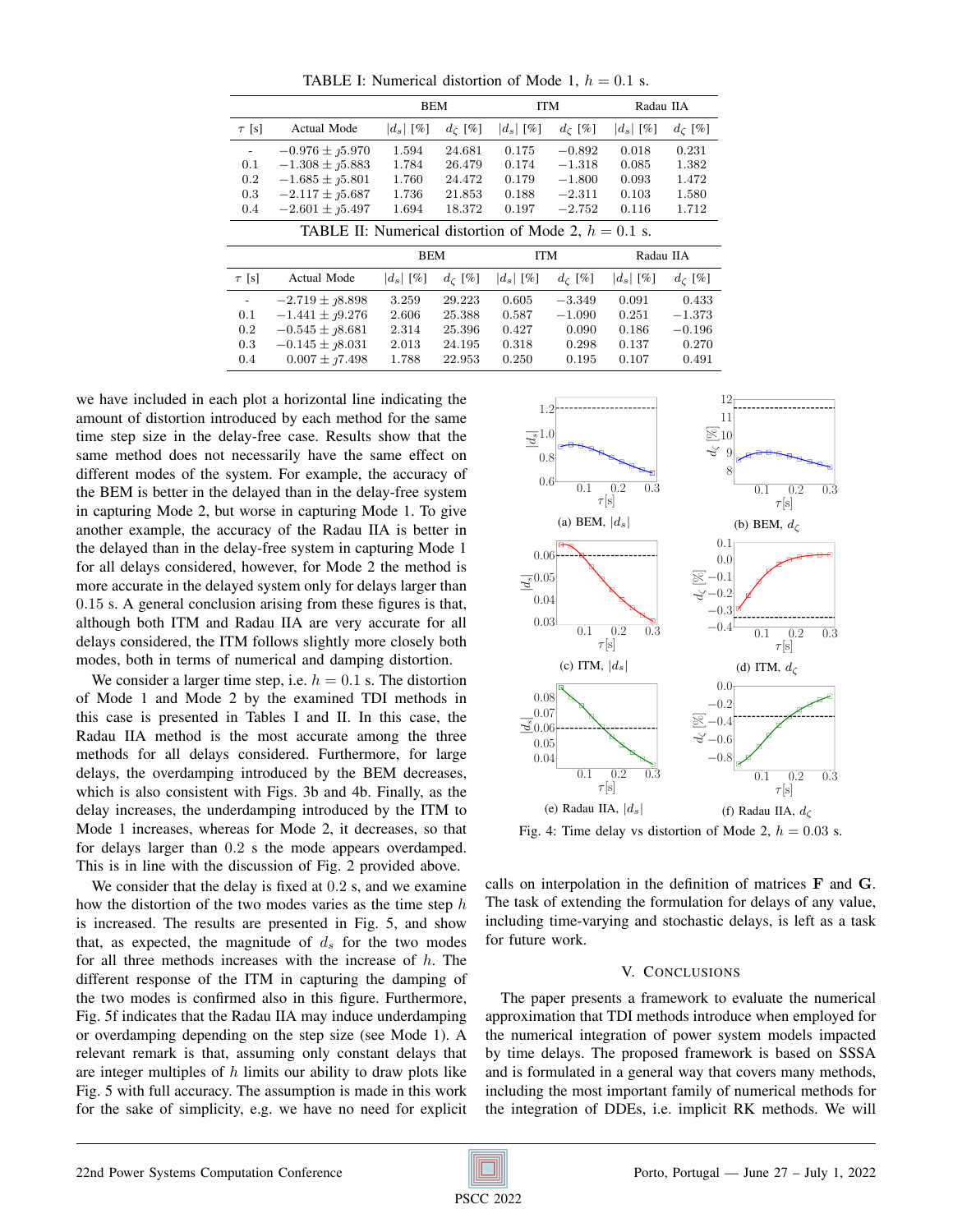

Fig. 5: Time step vs distortion of Mode 1 (dashed) and Mode 2 (solid),  $\tau = 0.2$  s.

dedicate future work to evaluate the computational burden of our approach when applied to large-scale systems, as well as to extend it for time-varying and stochastic delays, plus for delays that are not integer multiples of the time step.

#### APPENDIX

#### *A. Proof of Proposition 1*

We set:

$$
\mathbf{y}_{t-h}^{[0]} = \tilde{\mathbf{x}}_{t-(c+1)h}, \quad \mathbf{y}_{t-h}^{[1]} = \tilde{\mathbf{x}}_{t-ch},
$$
  
..., 
$$
\mathbf{y}_{t-h}^{[c-1]} = \tilde{\mathbf{x}}_{t-2h}, \quad \mathbf{y}_{t-h}^{[c]} = \tilde{\mathbf{x}}_{t-h},
$$
 (36)

and

$$
\mathbf{y}_{t}^{[0]} = \tilde{\mathbf{x}}_{t-ch} = \mathbf{y}_{t-h}^{[1]}, \quad \mathbf{y}_{t}^{[1]} = \tilde{\mathbf{x}}_{t-(c-1)h} = \mathbf{y}_{t-h}^{[2]},
$$
  
 
$$
\dots, \quad \mathbf{y}_{t}^{[c-1]} = \tilde{\mathbf{x}}_{t-h} = \mathbf{y}_{t-h}^{[c]}, \quad \mathbf{y}_{t}^{[c]} = \tilde{\mathbf{x}}_{t}.
$$
 (37)

From the last equation we have:

$$
\mathbf{C}_0 \mathbf{y}_t^{[c]} = \mathbf{C}_0 \tilde{\mathbf{x}}_t = -\mathbf{C}_1 \tilde{\mathbf{x}}_{t-h} - \mathbf{C}_c \tilde{\mathbf{x}}_{t-ch} - \mathbf{C}_{c+1} \tilde{\mathbf{x}}_{t-(c+1)h},
$$

or equivalently:

$$
\mathbf{C}_0 \mathbf{y}_t^{[c]} = -\mathbf{C}_1 \mathbf{y}_{t-h}^{[c]} - \mathbf{C}_c \mathbf{y}_{t-h}^{[1]} - \mathbf{C}_{c+1} \mathbf{y}_{t-h}^{[0]}.
$$
 (38)

We define:

$$
\mathbf{y}_t = \begin{bmatrix} (\boldsymbol{y}_t^{[0]})^{\mathrm{T}} & (\boldsymbol{y}_t^{[1]})^{\mathrm{T}} & (\boldsymbol{y}_t^{[2]})^{\mathrm{T}} & \dots & (\boldsymbol{y}_t^{[c]})^{\mathrm{T}} \end{bmatrix}^{\mathrm{T}}.
$$
 (39)

Merging (36)-(39), we arrive at the desired result.  $□$ 

# *B. Proof of Proposition 2*

We set:

$$
\mathbf{y}_{t-h}^{[0]} = \tilde{\mathbf{x}}_{t-(c_{\nu}+1)h}, \quad \mathbf{y}_{t-h}^{[1]} = \tilde{\mathbf{x}}_{t-c_{\nu}h}, \n\ldots, \quad \mathbf{y}_{t-h}^{[c_{\nu}-c_{1}]} = \tilde{\mathbf{x}}_{t-(c_{1}+1)h}, \quad \mathbf{y}_{t-h}^{[c_{\nu}-c_{1}+1]} = \tilde{\mathbf{x}}_{t-c_{1}h}, \quad (40) \n\ldots, \quad \mathbf{y}_{t-h}^{[c_{\nu}-1]} = \tilde{\mathbf{x}}_{t-2h}, \quad \mathbf{y}_{t-h}^{[c_{\nu}]} = \tilde{\mathbf{x}}_{t-h},
$$

and

$$
\mathbf{y}_{t}^{[0]} = \tilde{\mathbf{x}}_{t-c_{\nu}h} = \mathbf{y}_{t-h}^{[1]}, \quad \mathbf{y}_{t}^{[1]} = \tilde{\mathbf{x}}_{t-(c_{\nu}-1)} = \mathbf{y}_{t-h}^{[2]},
$$
\n
$$
\dots, \quad \mathbf{y}_{t}^{[c_{\nu}-c_{1}]} = \tilde{\mathbf{x}}_{t-c_{1}h} = \mathbf{y}_{t-h}^{[c_{\nu}-c_{1}+1]},
$$
\n
$$
\mathbf{y}_{t}^{[c_{\nu}-c_{1}+1]} = \tilde{\mathbf{x}}_{t-(c_{1}-1)h} = \mathbf{y}_{t-h}^{[c_{\nu}-c_{1}+2]}, \quad \dots,
$$
\n
$$
\mathbf{y}_{t}^{[c_{\nu}-1]} = \tilde{\mathbf{x}}_{t-h} = \mathbf{y}_{t-h}^{[c_{\nu}]}, \quad \mathbf{y}_{t}^{[c_{\nu}]} = \tilde{\mathbf{x}}_{t}.
$$
\n(41)

From the last equation we have that:

$$
C_0 y_t^{[c_{\nu}]} = C_0 \tilde{\mathbf{x}}_t = -C_1 \tilde{\mathbf{x}}_{t-h} - C_{c_1} \tilde{\mathbf{x}}_{t-c_1 h}
$$
  
- C<sub>c\_1+1</sub>  $\tilde{\mathbf{x}}_{t-(c_1+1)h} - \dots$   
- C<sub>c\_{\nu}</sub>  $\tilde{\mathbf{x}}_{t-c_{\nu}h} - C_{c_{\nu}+1} \tilde{\mathbf{x}}_{t-(c_{\nu}+1)h}$ ,

or, equivalently:

$$
\mathbf{C}_{0}\mathbf{y}_{t}^{[c_{\nu}]} = -\mathbf{C}_{1}\mathbf{y}_{t-h}^{[c_{\nu}]} - \mathbf{C}_{c_{1}}\mathbf{y}_{t-h}^{[c_{\nu}-c_{1}+1]} - \mathbf{C}_{c_{1}+1}\mathbf{y}_{t-h}^{[c_{\nu}-c_{1}]} - \dots - \mathbf{C}_{c_{\nu}}\mathbf{y}_{t-h}^{[1]} - \mathbf{C}_{c_{\nu}+1}\mathbf{y}_{t-h}^{[0]}.
$$
\n(42)

We define:

$$
\mathbf{y}_t = \left[ (\boldsymbol{y}_t^{[0]})^{\mathrm{T}} \ (\boldsymbol{y}_t^{[1]})^{\mathrm{T}} \ \dots \ (\boldsymbol{y}_t^{[c_{\nu}-c_1]})^{\mathrm{T}} \ \dots \ (\boldsymbol{y}_t^{[c_{\nu}]})^{\mathrm{T}} \right]^{\mathrm{T}}. \tag{43}
$$

From (40)-(43), we arrive at the desired result.  $\Box$ 

#### **REFERENCES**

- [1] J. W. Stahlhut, T. J. Browne, G. T. Heydt, and V. Vittal, "Latency viewed as a stochastic process and its impact on wide area power system control signals," *IEEE Transactions on Power Systems*, vol. 23, no. 1, pp. 84–91, Feb. 2008.
- [2] F. Milano and M. Anghel, "Impact of time delays on power system stability," *IEEE Transactions on Circuits and Systems - I: Regular Papers*, vol. 59, no. 4, pp. 889–900, 2012.
- [3] J. Li, Z. Chen, D. Cai, W. Zhen, and Q. Huang, "Delay-dependent stability control for power system with multiple time-delays," *IEEE Transactions on Power Systems*, vol. 31, no. 3, pp. 2316–2326, 2015.
- [4] B. P. Padhy, S. C. Srivastava, and N. K. Verma, "A wide-area damping controller considering network input and output delays and packet drop," *IEEE Transactions on Power Systems*, vol. 32, no. 1, pp. 166–176, 2016.
- [5] M. Liu, I. Dassios, G. Tzounas, and F. Milano, "Stability analysis of power systems with inclusion of realistic-modeling WAMS delays," *IEEE Transactions on Power Systems*, vol. 34, no. 1, pp. 627–636, Jan. 2019.
- [6] G. Tzounas, M. Liu, M. A. A. Murad, and F. Milano, "Stability analysis of wide area damping controllers with multiple time delays, *IFAC-PapersOnLine*, vol. 51, no. 28, pp. 504 – 509, 2018, 10th IFAC Symposium on Control of Power and Energy Systems.
- [7] H. Wu, H. Ni, and G. T. Heydt, "The impact of time delay on robust control design in power systems," in *Proceedings of the IEEE PES Winter Meeting*, 2002.
- [8] A. Bellen and M. Zennaro, *Numerical Methods for Delay Differential Equations*. Oxford, UK: Oxford Science Publications, 2003.
- [9] P. Kundur, *Power System Stability and Control*. New York: Mc-Grall Hill, 1994.
- [10] F. Milano, *Power System Modelling and Scripting*. London, UK: Springer, 2010.
- [11] I. Hiskens, "Time-delay modelling for multi-layer power systems," in *Proceedings of the International Symposium on Circuits and Systems*, vol. 3, 2003, pp. III–III.